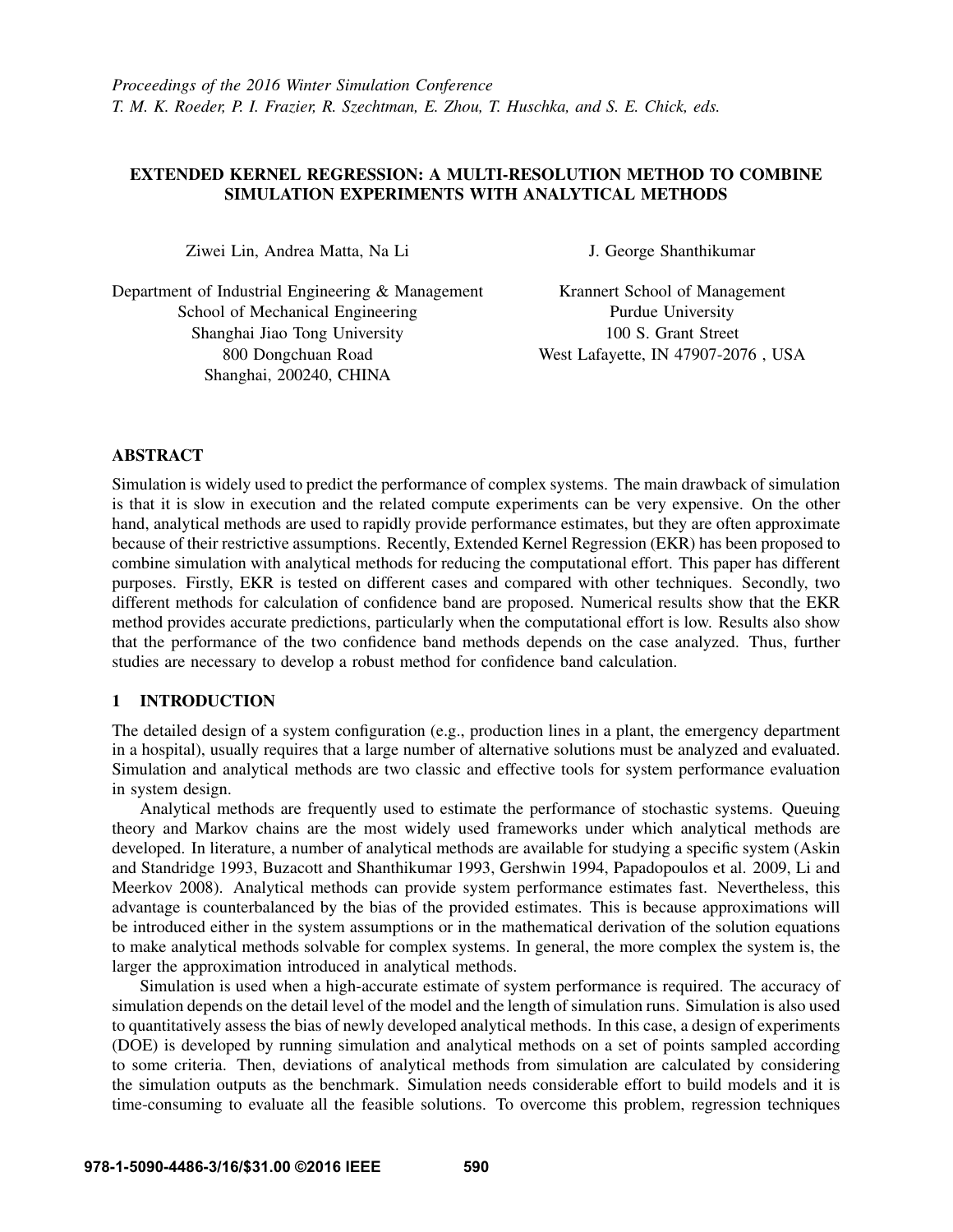based on kriging or radial basis function, like Stochastic Kriging (SK) (Ankenman, Nelson, and Staum 2010) and Kernel Regression (KR) (Wand and Jones 1995), are often used. They can provide the estimates of expected system performance at unknown points by using an empirical model built with the simulation outputs of a DOE. Nevertheless, they usually require a large number of design points to perform well when the underlying response surface is not smooth or the dimension of the input is high.

The estimates provided by regression techniques can be improved by combining simulation with analytical methods. High-fidelity models (mainly simulation models) generate accurate measurements of the system performance, whereas low-fidelity models (low accurate simulation models or analytical methods) capture some basic features of the system response. This problem is known as multi-fidelity regression modeling and several methods have been proposed in literature. Co-Kriging (Cressie 1993, Forrester and Keane 2009) merges data from different fidelity sources by extending Kriging estimator. This technique is widely used in engineering. Goh et al. (2013) use a Bayesian approach to combine results from different simulators. Chen et al. (2015) use locally weighted regression and smoothing method (LOESS) to combine simulation results with those provided by a Jackson queuing network.

Extended Kernel Regression model (EKR) (Matta et al. 2015) is a meta-model that uses both simulation and analytical methods to evaluate the system performance. EKR is considered as a non-parametric technique. Because it is not necessary to make any assumptions about the fitted function before the evaluation. Instead, it lets the data show the structure. From another perspective, the EKR model can be seen as a parametric regression method in which the analytical method provides the shape of the function, whereas the rest is locally fitted by kernel functions.

The contribution of this paper is twofold. Firstly, the EKR method is compared with other available techniques, such as SK and KR, by executing numerical experiments on two cases: a *G*/*G*/1 system and a Closed-Loop Flexible Assembly System (CLFAS). Secondly, the paper proposes two methods to calculate confidence band, which are useful to cut unpromising alternatives during the design of the system. The first method is derived by assuming that the normalized bias of the EKR estimator is a Gaussian process. The second one is derived from basic statistic knowledge.

This paper is organized as follows. Section 2 presents the notation throughout the paper and describes how to build EKR models. Section 3 proposes two methods for confidence band calculation. Section 4 describes the application of the EKR model in a *G*/*G*/1 system. In section 5, EKR is applied to a CLFAS system. Finally, conclusions and guidelines for future developments are drawn in section 6.

#### 2 EXTENDED KERNEL REGRESSION

#### 2.1 Notation

We are interested in evaluating the system performance *Y* as a function of the system description *x*. *Y* is a univariate random variable and  $\mathbf{x} \in \mathcal{D} \subset \mathbb{R}^d$  is a  $1 \times d$  vector where  $\mathcal D$  is the set containing all the alternative system configurations.

We assume that a DOE has been developed and two kinds of outputs are available from the experiments: high-fidelity estimates from simulation and low-fidelity estimates from analytical method. There are *n* design points in the DOE and each point is a system configuration  $x_i^0 = (x_{i1}^0, \dots, x_{id}^0) \in \mathcal{D}, i \in \mathcal{N} = \{1, \dots, n\}$ where  $x_{ik}^0$  represents the value of *k*-th dimension (with  $k \in \mathcal{K} = \{1, ..., d\}$ ) of the system configuration at the design point *i*. The index 0 in the notation indicates that the variable belongs to the initial design. Let us denote the output of experiment *j* on the design point *i* with  $y_i^{0j}$  $i_j^{(j)}$ . As convention, we use  $j = s$  for simulation experiments and  $j = a$  for experiments with analytical method.

The problem is stated as follows. We want to estimate the expected system performance  $y(x)$  at the unobserved point  $\mathbf{x} = (x_1, \dots, x_d) \in \mathcal{D}$  using the observations collected from the initial experiment  $y_i^{0s}$  ( $x_i^0$ ),  $y_i^{0a}$  ( $x_i^0$ ) and the performance estimates  $y^a$  (*x*) provided by analytical method at *x*:

$$
y(\mathbf{x}) = \mathbb{E}(Y | y^a(\mathbf{x}), y_i^{0s}(\mathbf{x}_i^0), y_i^{0a}(\mathbf{x}_i^0), i \in \mathcal{N}).
$$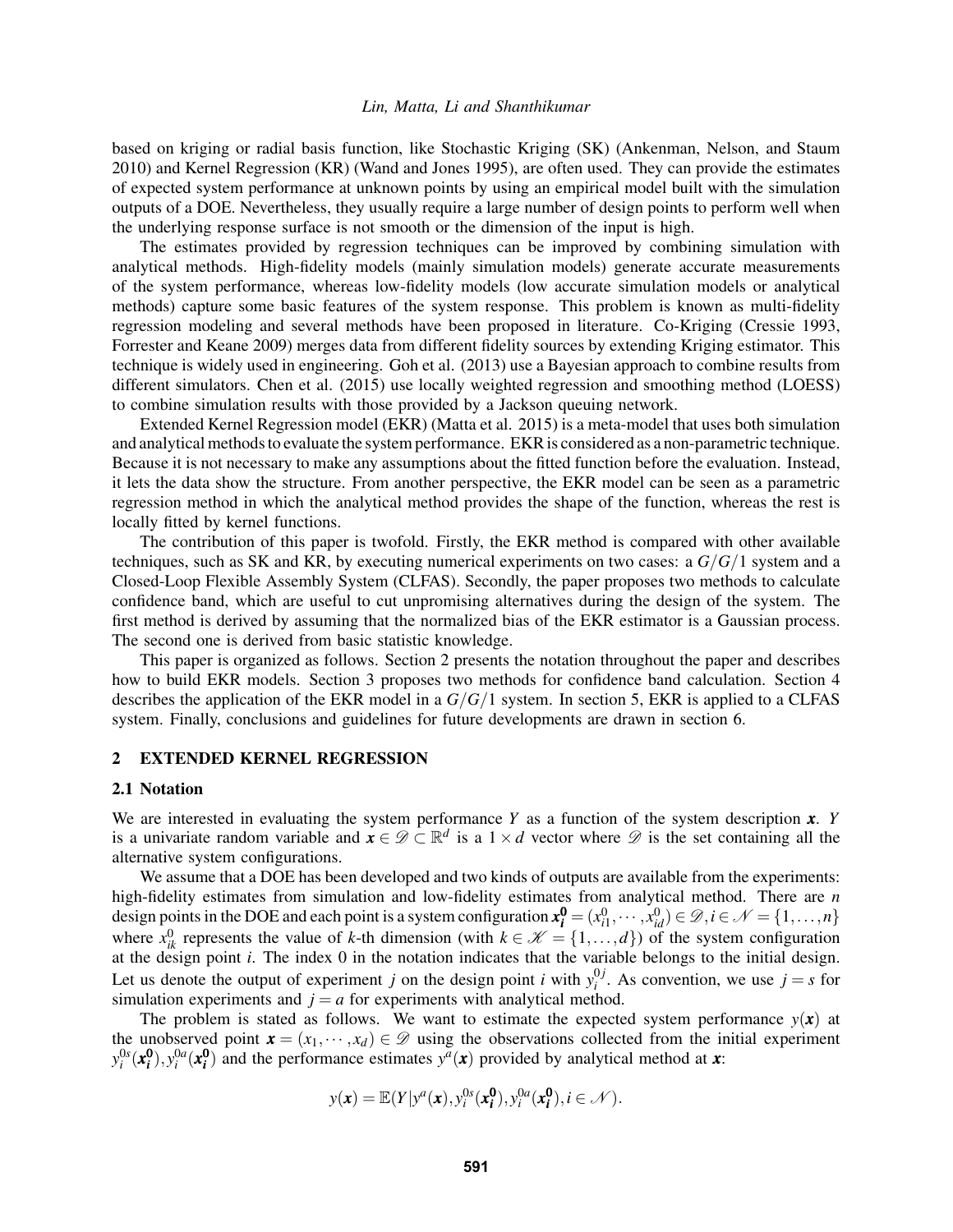### 2.2 Model

The main idea of the EKR model is using an analytical method to help kernel regression to estimate the unknown function  $y(x)$  at the unobserved point  $x$ .

KR is a non-parametric estimation technique that does not assume any distribution to fit the data. The estimation at an unobserved point is built by calculating the weighted average of the simulation outputs of all the initial design points. The weight of each design point depends on the distance between the point we are interested in (i.e.,  $x$ ) and the observation itself (i.e.,  $x_i^0$ ) using a spatial correlation function (generally a radial basis function). In EKR model, KR technique is used to average the estimates provided by each initial design point with Nadaraya-Watson estimator (Wand and Jones 1995):

$$
\hat{y}_{EK}(\boldsymbol{x}) = \frac{\sum_{i \in \mathcal{N}} K_1(\boldsymbol{x_i^0} - \boldsymbol{x}) \hat{y}_i(\boldsymbol{x})}{\sum_{i \in \mathcal{N}} K_1(\boldsymbol{x_i^0} - \boldsymbol{x})}
$$
(1)

where  $K_1(\cdot)$  is a *d*-dimension kernel function and  $\hat{y}_i(\mathbf{x})$  is the estimate at the unobserved point **x** provided by the design point  $x_i^0$ . This work uses the widely applied *Gaussian Kernel* as  $K_1(\cdot)$ :

$$
K_1(\mathbf{x}_i^0 - \mathbf{x}) = \prod_{k \in \mathcal{K}} e^{-\frac{1}{2\theta_{1k}} (x_{ik}^0 - x_k)^2}
$$
(2)

where  $\theta_{1k}$  are parameters selected according to some specific criteria. These parameters control the influence of the design points on the prediction. The weight given by *Gaussian Kernel* is large when the design point is close to point *x*, and small for the design point far away. Therefore, it allows each design point to have an importance related to point x. The closer the points, the larger their importance.

The knowledge about some structural properties of the function embedded in the analytical method can help to build the estimator, particularly when the point to be evaluated is far from initial design points and the spatial correlation is not likely to hold. The  $\hat{y}_i(\mathbf{x})$  in equation (1) presents the predictions from simulation outputs combined with analytical method estimates by kernel function  $K_2(\cdot)$ :

$$
\hat{y}_i(\mathbf{x}) = K_2(\mathbf{x_i^0} - \mathbf{x}) y_i^{0s}(\mathbf{x_i^0}) + (1 - K_2(\mathbf{x_i^0} - \mathbf{x})) \tilde{y}_i^a(\mathbf{x}), \forall i \in \mathcal{N}
$$
\n(3)

where  $y_i^{0s}$  ( $x_i^0$ ) is the simulation output at point  $x_i^0$  and  $\tilde{y}_i^a(x)$  is the response of the analytical method at point *x* adjusted with the bias evaluated at point  $x_i^0$ :

$$
\tilde{y}_i^a(\mathbf{x}) = y^a(\mathbf{x}) + y_i^{0s}(\mathbf{x}_i^0) - y_i^{0a}(\mathbf{x}_i^0), \forall i \in \mathcal{N}.
$$
\n(4)

In equation (4),  $y^a(x)$  is the output of the analytical method at the unknown point *x* whereas  $y_i^{0s}(x_i^0) - y_i^{0a}(x_i^0)$ is the bias evaluated at design point  $x_i^0$  (i.e., the deviation between the simulation output and the analytical method output at point  $x_i^0$ ). The *Gaussian Kernel* described in equation (2) is also used as  $K_2(\cdot)$  with selected parameters  $\theta_{2k}$ :

$$
K_2(\mathbf{x}_i^0 - \mathbf{x}) = \prod_{k \in \mathcal{K}} e^{-\frac{1}{2\theta_{2k}} (x_{ik}^0 - x_k)^2}.
$$
 (5)

The weight given by *Gaussian Kernel* is between 0 and 1. Hence, in equation (3), the estimator  $\hat{y}_i(\mathbf{x})$  gives more importance to the simulation output  $y_i^{0s}$   $(x_i^0)$  when the design point  $x_i^0$  is close to *x*, whereas more importance is given to the adjusted analytical method response  $\tilde{y}_i^a(\mathbf{x})$  when the design point is far from  $\mathbf{x}$ .

For simplicity, we assume that each dimension of the system configuration is equally important for predicting the system performance. Thus, the parameters  $\theta_{1k}$  and  $\theta_{2k}$  have the same value along all the dimension *k* (i.e.,  $\theta_{1k} = \theta_1, \theta_{2k} = \theta_2, \forall k \in \mathcal{K}$ ). All the variables of the system configuration (i.e.,  $x_k, x_{ik}, i \in \mathcal{N}, k \in \mathcal{K}$  are normalized into [0,1].

Algorithm 1 describes in detail how to implement the EKR method.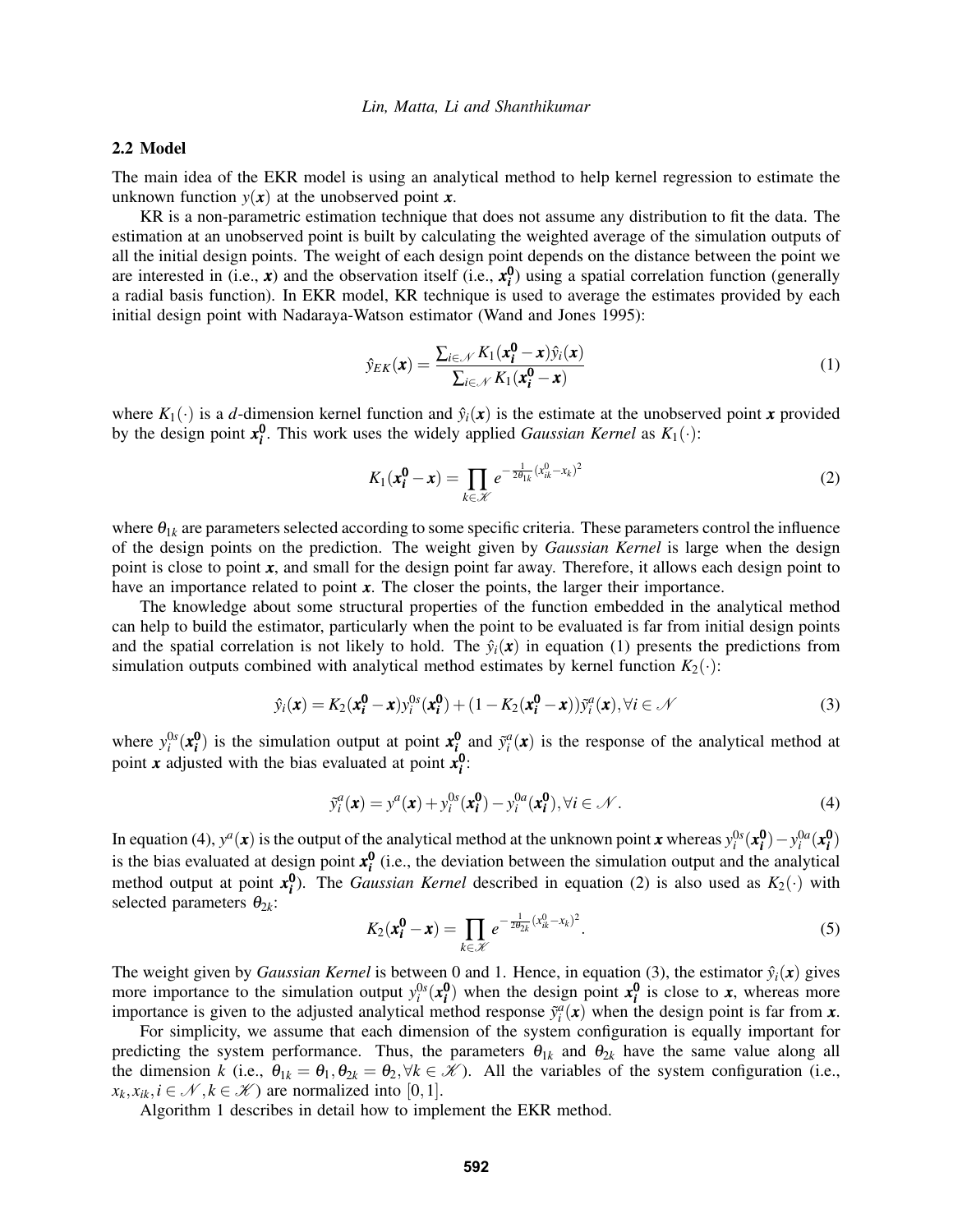### Algorithm 1

Step 1 Initialization:  $\mathbf{x}_i^0, \forall i \in \mathcal{N} = \{1, \ldots, n\}$  ← *System configuration of initial design points (DOE) x* ← *System configuration to evaluate*  $\theta_{1k} = \theta_1, \theta_{2k} = \theta_2, \forall k \in \mathcal{K} = \{1, \dots, d\} \leftarrow$  *Assigned parameters values* Step 2 Execute DOE: for  $i = 1, \ldots, n$  do Execute simulation at  $x_i^0$  and collect  $y_i^{0s}(x_i^0)$ Execute analytical model at  $x_i^0$  and collect  $y_i^{0a}(x_i^0)$ end for Step 3 Estimation: Execute analytical model at  $\boldsymbol{x}$  and collect  $y^a(\boldsymbol{x})$ Normalize  $\mathbf{x}, \mathbf{x}_i^0, \forall i \in \mathcal{N}$  into  $[0, 1]^d$ for  $i = 1, \ldots, n$  do Calculate  $\tilde{y}_i^a(\mathbf{x})$  using equation (4) Calculate  $K_2(\mathbf{x}_i^0 - \mathbf{x})$  using equation (5) Calculate  $\hat{y}_i(\mathbf{x})$  using equation (3) Calculate  $K_1(x_i^0 - x)$  using equation (2) end for Calculate  $\hat{y}_{EK}(\mathbf{x})$  using equation (1)

### 3 CONFIDENCE BAND

Confidence band is used to present the uncertainty in an estimate of a function based on limited data. Two approximate methods to calculate the confidence band around the EKR estimates are presented in this section. The first method, derived from Wasserman (2006), assumes that the normalized bias between the estimates  $\hat{y}_{EK}(\mathbf{x})$  and expected estimates  $\mathbb{E}[\hat{y}_{EK}(\mathbf{x})]$  is a Gaussian process. The second method is derived from basic statistic knowledge by assuming that the estimates  $\hat{y}_i(\mathbf{x}), i \in \mathcal{N}$ , follow a normal distribution.

### 3.1 Method A

We consider the  $\hat{y}_i(\mathbf{x})$  in equation (1) as the observation of each design point, then the EKR model can be seen as a smooth regression model:

$$
\hat{y}_{EK}(\boldsymbol{x}) = \sum_{i \in \mathcal{N}} w_i(\boldsymbol{x}) \hat{y}_i(\boldsymbol{x})
$$

where *x* is the point to be evaluated,  $\hat{y}_i(x)$  is the evaluation at point *x* calculated by equation (3) and the form of  $w_i(\mathbf{x})$  is presented here:

$$
w_i(\mathbf{x}) = \frac{K_1(\mathbf{x}_i^0 - \mathbf{x})}{\sum_{i \in \mathcal{N}} K_1(\mathbf{x}_i^0 - \mathbf{x})}, \forall i \in \mathcal{N}.
$$
 (6)

Let  $W(x)$  denote the normalized bias between the estimates  $\hat{y}_{EK}(x)$  and expected estimates  $\mathbb{E}[\hat{y}_{EK}(x)]$ :

$$
W(\pmb{x}) = \frac{\hat{y}_{EK}(\pmb{x}) - \mathbb{E}[\hat{y}_{EK}(\pmb{x})]}{\sigma(\pmb{x}) \|\pmb{w}(\pmb{x})\|}
$$

where  $\sigma(\mathbf{x})$  is the standard deviation of the bias and  $\mathbf{w}(\mathbf{x})$  is the weight vector  $(w_1(\mathbf{x}), w_2(\mathbf{x}), \cdots, w_n(\mathbf{x}))^{\text{T}}$ . Assuming  $W(x)$  is a Gaussian process, then an approximate  $1 - \alpha$  confidence band for  $\hat{y}_{EK}(x)$  can be calculated as follows by extending Wasserman (2006) method to the multi-dimension case:

$$
\hat{y}_{EK}(\mathbf{x}) \pm c\hat{\sigma}(\mathbf{x}) \|\mathbf{w}(\mathbf{x})\| \tag{7}
$$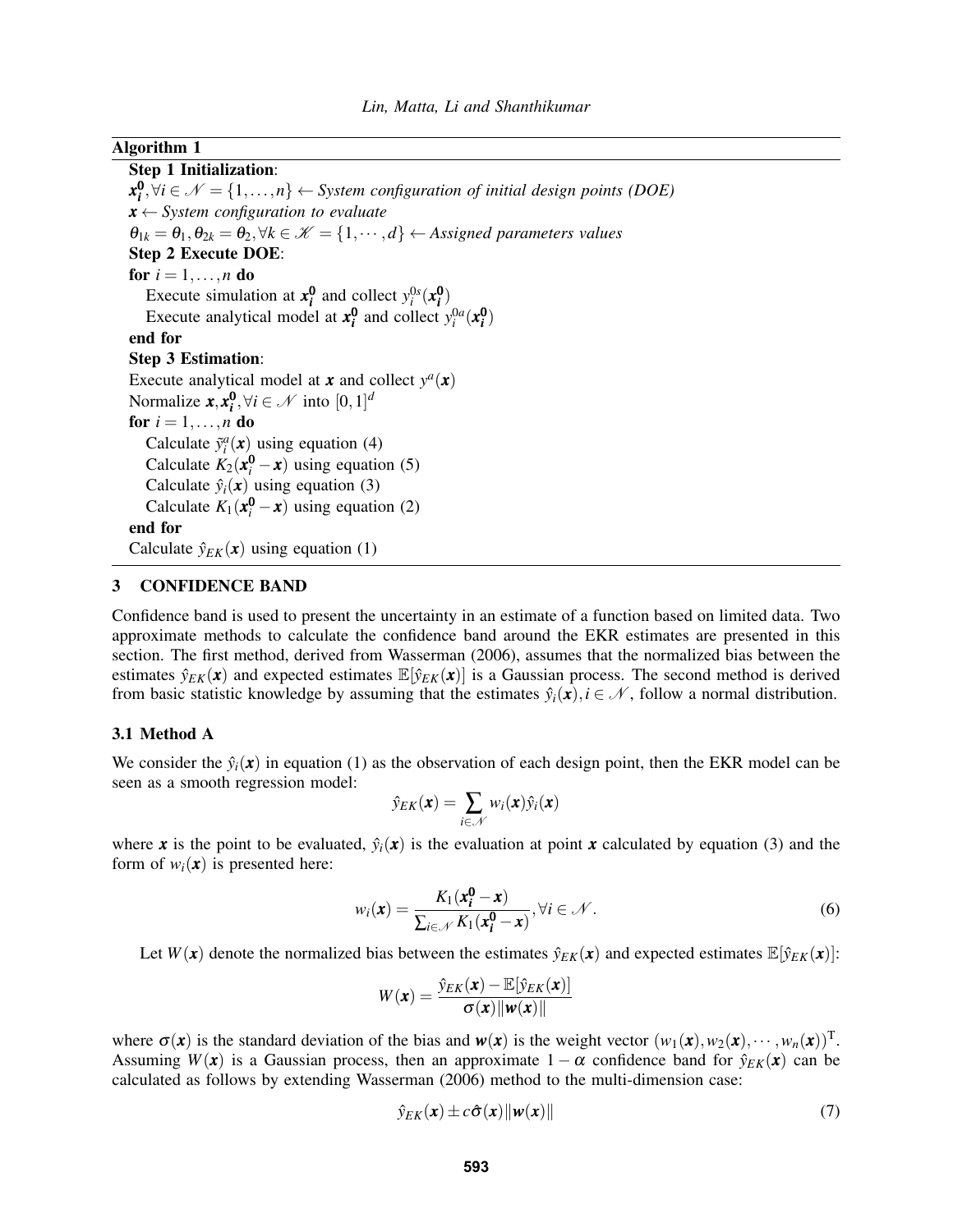where  $\hat{\sigma}(x)$  is estimated by calculating the error of estimates at design points through a regression method as follows. Let  $\hat{\sigma}^2(\mathbf{x}) = e^{\hat{q}(\mathbf{x})}$ , where  $\hat{q}(\mathbf{x})$  is an estimate of log  $\sigma^2(\mathbf{x})$  and can be calculated by regressing  $Z_i$  with function  $K_1(\cdot)$ :

$$
\hat{q}(\boldsymbol{x}) = \frac{\sum_{i \in \mathcal{N}} K_1(\boldsymbol{x_i^0} - \boldsymbol{x}) Z_i}{\sum_{i \in \mathcal{N}} K_1(\boldsymbol{x_i^0} - \boldsymbol{x})}
$$

where  $Z_i = \log(y_i^{0s}(\mathbf{x_i^0}) - \hat{y}_{EK}(\mathbf{x_i^0}))^2$ . The parameter *c* in equation (7) can be calculated by solving

$$
\mathbb{P}(|T_m|>c)+\frac{k_0}{\pi}\left(1+\frac{c^2}{m}\right)^{-m/2}=\alpha
$$

where  $T_m$  is *t*-distributed with  $m = n - \text{tr}(L)$  degrees of freedom. *L* is an  $n \times n$  matrix whose *i*-th row is  $w(x_i^0)$ <sup>T</sup>. An approximation for  $k_0$  is given by:

$$
k_0 \approx \frac{1}{\sqrt{\theta_1}} \cdot \frac{\|\textbf{\textit{K}}'_1\|}{\|\textbf{\textit{K}}_1\|}
$$

where  $K_1$  is a vector containing the kernel value of each design point  $x_i^0$  and  $K'_1$  is the sum of the partial derivatives of  $K_1$  calculated as  $\frac{\partial K_1}{\partial x_1} + \frac{\partial K_1}{\partial x_2}$  $\frac{\partial K_1}{\partial x_2} + \cdots + \frac{\partial K_1}{\partial x_d}$  $\frac{\partial \mathbf{A_1}}{\partial x_d}$ .

### 3.2 Method B

Method A is complicated and time consuming, especially when the DOE size is large. The main reason is the regression used for  $\sigma(x)$ 's estimation and the use of derivative. Therefore, a simple but approximate method is provided here for fast calculation of the confidence band.

In this method, we assume that the estimators  $\hat{y}_i(\mathbf{x}), i \in \mathcal{N}$ , calculated by equation (3) are independent and follow the normal distribution  $N(y(x), \sigma^2(x))$ , where  $y(x)$  is the true value of the system performance at the new point *x* and  $\sigma^2(x)$  is an unknown function of *x*. Under this assumption, we can write:

$$
\frac{\hat{y}_{EK}(\mathbf{x}) - y(\mathbf{x})}{S\sqrt{\sum_{i \in \mathcal{N}} w_i(\mathbf{x})^2}} \sim t(n-1)
$$

where *S* is the sample standard deviation of  $\hat{y}_i(\mathbf{x})$ ,  $w_i(\mathbf{x})$  are the weights defined in equation (6) and  $t(n-1)$ is the *t*-distribution with *n*−1 degrees of freedom. Thus, we can calculate the confidence band by using the quantile of the *t*-distribution:

$$
\mathbb{P}\left(\hat{y}_{EK}(\boldsymbol{x})-t_{\frac{\alpha}{2}}(n-1)S\sqrt{\sum_{i\in\mathcal{N}}w_i(\boldsymbol{x})^2}
$$

where  $1 - \alpha$  is the confidence level and  $t \frac{\alpha}{2}(n-1)$  is the upper quantile of the *t*-distribution.

In order to obtain a more accurate confidence band, a weighted sample standard deviation  $S_w$ , rather than the sample standard deviation *S*, is used as the estimate for the standard deviation of  $\hat{y}_i(\mathbf{x})$ :

$$
\hat{\sigma} = S_w = \sqrt{\sum_{i \in \mathcal{N}} w_i(\mathbf{x}) (\hat{y}_i(\mathbf{x}) - \hat{y}_{EK}(\mathbf{x}))^2}.
$$

The confidence band has the following form:

$$
\hat{y}_{EK}(\boldsymbol{x}) \pm t_{\frac{\alpha}{2}}(n-1)S_w \sqrt{\sum_{i \in \mathcal{N}} w_i(\boldsymbol{x})^2}.
$$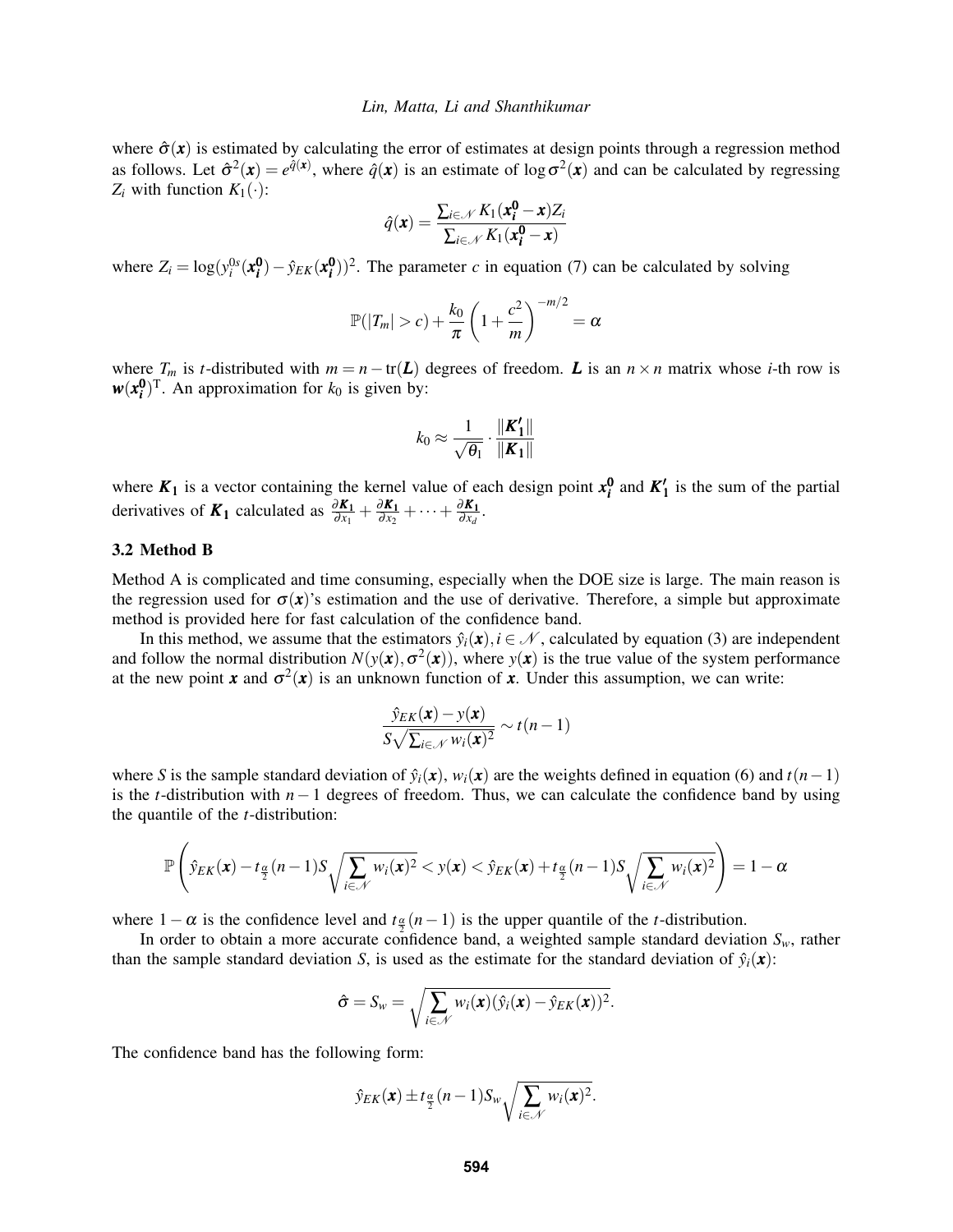### 4 A SIMPLE EXAMPLE: *G*/*G*/1 SYSTEM

### 4.1 System Description

In this section, the EKR model is applied to a *G*/*G*/1 system in which inter-arrival times and service times are independently and normally distributed. The performance measure to be evaluated is the mean waiting time in the queue. This measure is denoted with *Wq*.

#### 4.2 Experimental Design

The system configuration consists of the mean inter-arrival time  $T_a$  and the mean service time  $T_s$  (i.e.,  $\mathbf{x} = (T_a, T_s)$ ). The domain of interest is  $T_a \in [10, 15]$  and  $T_s \in [5, 10]$ . The standard deviation of the inter-arrival time and service time are all equal to 3.

Kingman's formula calculates the mean waiting time in the queue of the  $G/G/1$  system as follows (Hopp and Spearman 2011):

$$
y^{a}(T_a, T_s) \approx \frac{(c_a^2 + c_s^2)}{2} \cdot \frac{u}{1 - u} \cdot T_s
$$

where  $u = T_s/T_a$  and  $c_a, c_s$  are the coefficients of variation of the inter-arrival time and of the service time, respectively.

Several DOEs with different sizes (from 10 points to 500 points) are developed. The simulations are executed in Arena with 100,000 warm-up time and 1,000,000 simulation length. EKR models are built using the simulation outputs at each point of the DOEs and the outputs of the Kingman's formula.

The parameters  $\theta_1, \theta_2$  are selected as follows. First, we construct a DOE with 10 new points  $(x'_i, i = 1, \ldots, 10)$  and collect the simulation outputs  $y^s(x'_i)$ . Second, a complete factorial design with two factors  $(\theta_1, \theta_2)$  and nine levels  $(0.0001, 0.0005, 0.001, 0.005, 0.01, 0.05, 0.1, 0.5, 1)$  is developed. Third, the performance  $W_q$  at the 10 new points are estimated using the values of  $\theta_1, \theta_2$  from the complete factorial design (i.e.,  $\hat{y}_{EK}(x_i^f | \theta_1, \theta_2)$ ). Finally, we select the parameters  $\theta_1, \theta_2$  that minimize the Root Mean Square Error (RMSE) of the 10 new points:

$$
RMSE(\theta_1, \theta_2) = \sqrt{\frac{1}{10} \sum_{i=1}^{10} (\hat{y}_{EK}(\mathbf{x'_i}|\theta_1, \theta_2) - y^s(\mathbf{x'_i}))^2}.
$$

The proposed method is compared with SK and KR methods. To evaluate the prediction performance of the models,  $R = 1000$  checkpoints  $x_i$  are sampled. The Mean Absolute Relative Error (MARE) is used to assess the prediction performances of these models:

$$
MARE = \frac{1}{R} \sum_{i=1}^{R} \frac{|\hat{y}(\mathbf{x_i}) - y_i^s(\mathbf{x_i})|}{y_i^s(\mathbf{x_i})}
$$

where  $\hat{y}(\mathbf{x}_i)$  and  $y_i^s(\mathbf{x}_i)$  are the outputs of the regression models (EKR or KR or SK) and the simulation outputs at the 1000 checkpoints *x<sup>i</sup>* , respectively. MARE may be not useful when the response is very small. In this case, even small absolute deviations leads to large MARE. Therefore, another useful measure of the prediction accuracy is the RMSE:

$$
RMSE = \sqrt{\frac{1}{R}\sum_{i=1}^{R}(\hat{y}(\mathbf{x_i}) - y_i^s(\mathbf{x_i}))^2}.
$$

The points of all DOEs as well as the checkpoints are sampled by Latin Hypercube Sampling (LHS) (Helton and Davis 2003).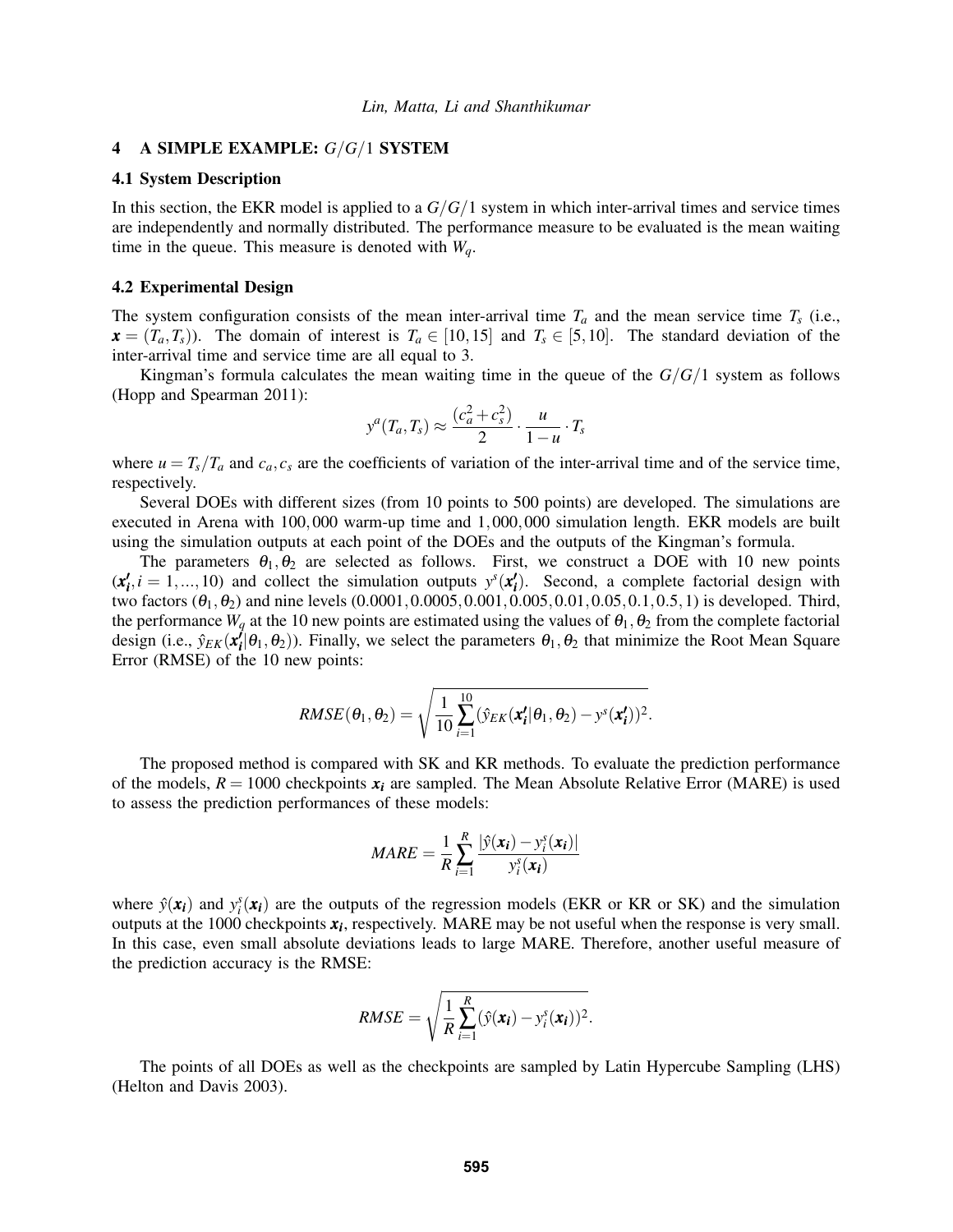### 4.3 Numerical Results

Figure 1 shows the *MARE* (left) and the *RMSE* (right) of the three models with different DOE sizes (i.e., the points we use to build regression models). The relative error decreases with the increase of the DOE size for all the three models. When the DOE size is small, EKR model performs best while KR model has the largest relative error. For large DOE size, the relative errors of EKR, KR and SK models are close.



Figure 1: The *MARE* (left) and the *RMSE* (right) of the estimates provided by EKR, KR and SK models at the 1000 checkpoints with DOE size from 10 points to 500 points.

The EKR model always performs better than the other two methods according to *RMSE*. The reason is that most of the initial design points have small simulation outputs. Indeed, as shown in Figure 2, SK and KR have large errors when the simulation output is large, whereas EKR model is very robust and follows the true path due to the contribution of the Kingman's formula. That means *RMSE* is more representative than *MARE* in this case.



Figure 2: The simulation outputs of the 1000 checkpoints as well as their estimates provided by KR, SK and EKR models with DOE size equal to 50 points. The checkpoints are sorted by simulation outputs.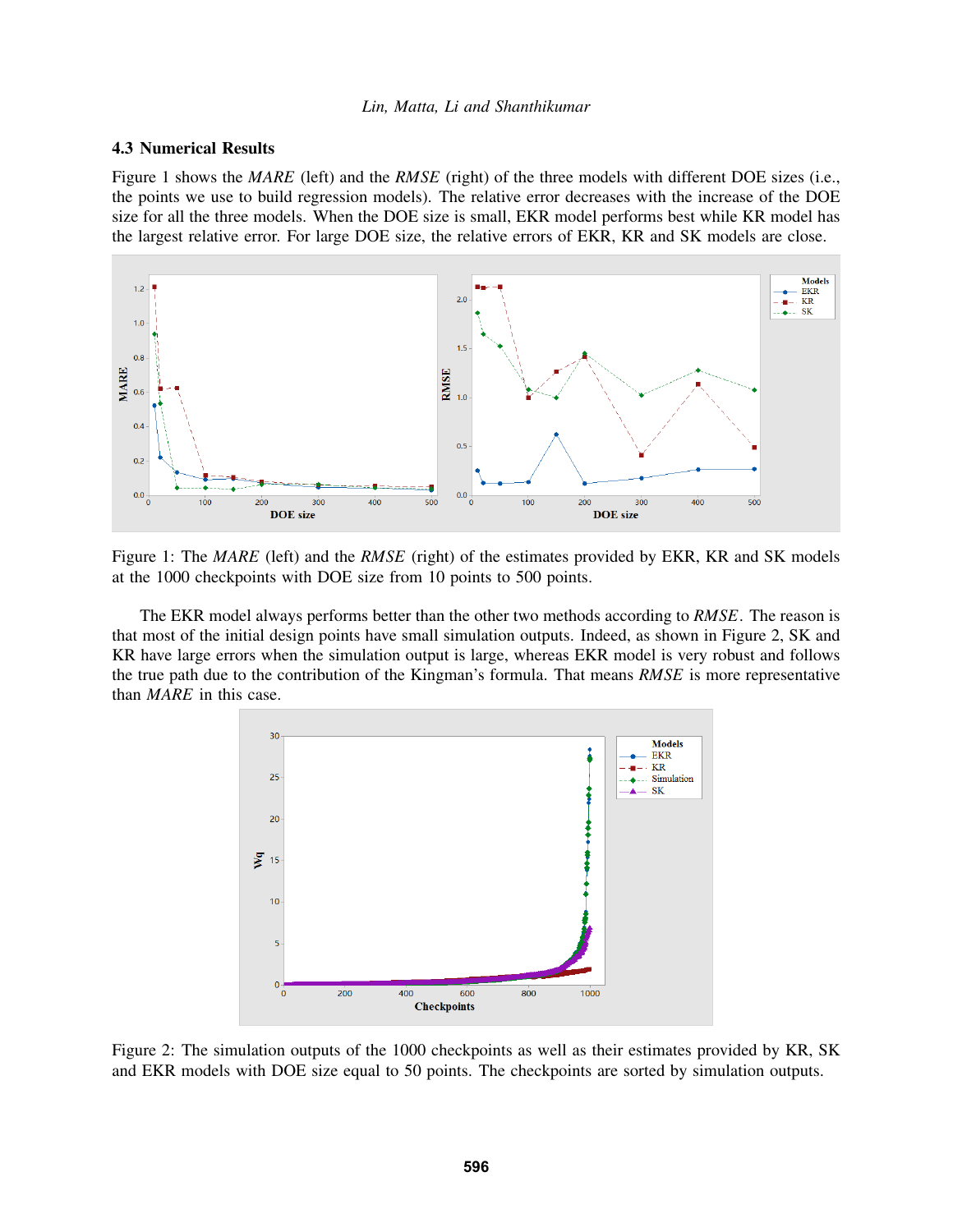The experiment is repeated 50 times with DOE size equal to 20 points for robustness analysis. Figure 3 shows boxplots of the *MARE* (left) and the *RMSE* (right) of the three models. Variability of *MARE* for SK is larger than EKR and KR, whereas for *RMSE* the variabilities of these three models are quite close.



Figure 3: The *MARE* (left) and the *RMSE* (right) of the estimates provided by KR, SK and EKR at the 1000 checkpoints with DOE size equal to 20 points. 50 replicates are executed.

Method B provides a much faster calculation of the confidence band than method A. It takes about 0.13 seconds to calculate the confidence bands among 1000 checkpoints with DOE size equal to 20 points, while method A needs about 21 seconds. Table 1 and Table 2 present the proportion of simulation outputs within the confidence band calculated by the method A and method B among the 1000 checkpoints, respectively, of different values for confidence level. The confidence band calculated by method A is too large. Indeed, almost all the simulation data fall into the confidence band regardless of the confidence level. As far as using method B, the proportion is a little smaller than the confidence level. This is probably caused by the assumption of independence among  $\hat{y}_i(\mathbf{x}), i \in \mathcal{N}$ . Nevertheless, the proportion becomes stable when the DOE size increases.

| DOE size |                                                              |  |  | 10 20 50 100 150 200 300 400 500 |  |
|----------|--------------------------------------------------------------|--|--|----------------------------------|--|
|          | 80\% 99.8 99.3 98.8 92.5 95.7 99.3 98.7 99.8 99.0            |  |  |                                  |  |
|          | $1-\alpha$ 90\% 99.9 99.4 99.2 93.3 96.2 99.4 98.8 99.8 99.0 |  |  |                                  |  |
|          | 95\% 99.9 99.4 99.3 93.5 96.7 99.5 98.9 99.8 99.2            |  |  |                                  |  |

Table 1: The proportion of simulation outputs within the confidence band provided by method A(%).

|  | Table 2: The proportion of simulation outputs within the confidence band provided by method $B(\%)$ . |  |  |  |  |
|--|-------------------------------------------------------------------------------------------------------|--|--|--|--|
|  |                                                                                                       |  |  |  |  |

| DOE size 10 20 50 100 150 200 300 400 500 |                                                             |                                                   |  |  |  |  |
|-------------------------------------------|-------------------------------------------------------------|---------------------------------------------------|--|--|--|--|
|                                           |                                                             | 80\% 49.5 75.0 75.7 50.9 69.4 62.4 68.6 69.8 70.9 |  |  |  |  |
|                                           | $1-\alpha$ 90% 57.4 83.0 82.2 60.3 81.5 73.2 77.2 79.2 79.7 |                                                   |  |  |  |  |
|                                           |                                                             | 95\% 63.2 87.6 86.5 65.2 88.0 79.5 82.7 84.9 85.9 |  |  |  |  |

Figure 4 presents the confidence band by showing all the checkpoints with service time  $T_s \in [7.4, 7.6]$ . The horizontal axis is the inter-arrival time  $T_a$ . The estimate of each point is calculated by EKR model with 20 points in the DOE. The confidence band is calculated by method B with 95% confidence level.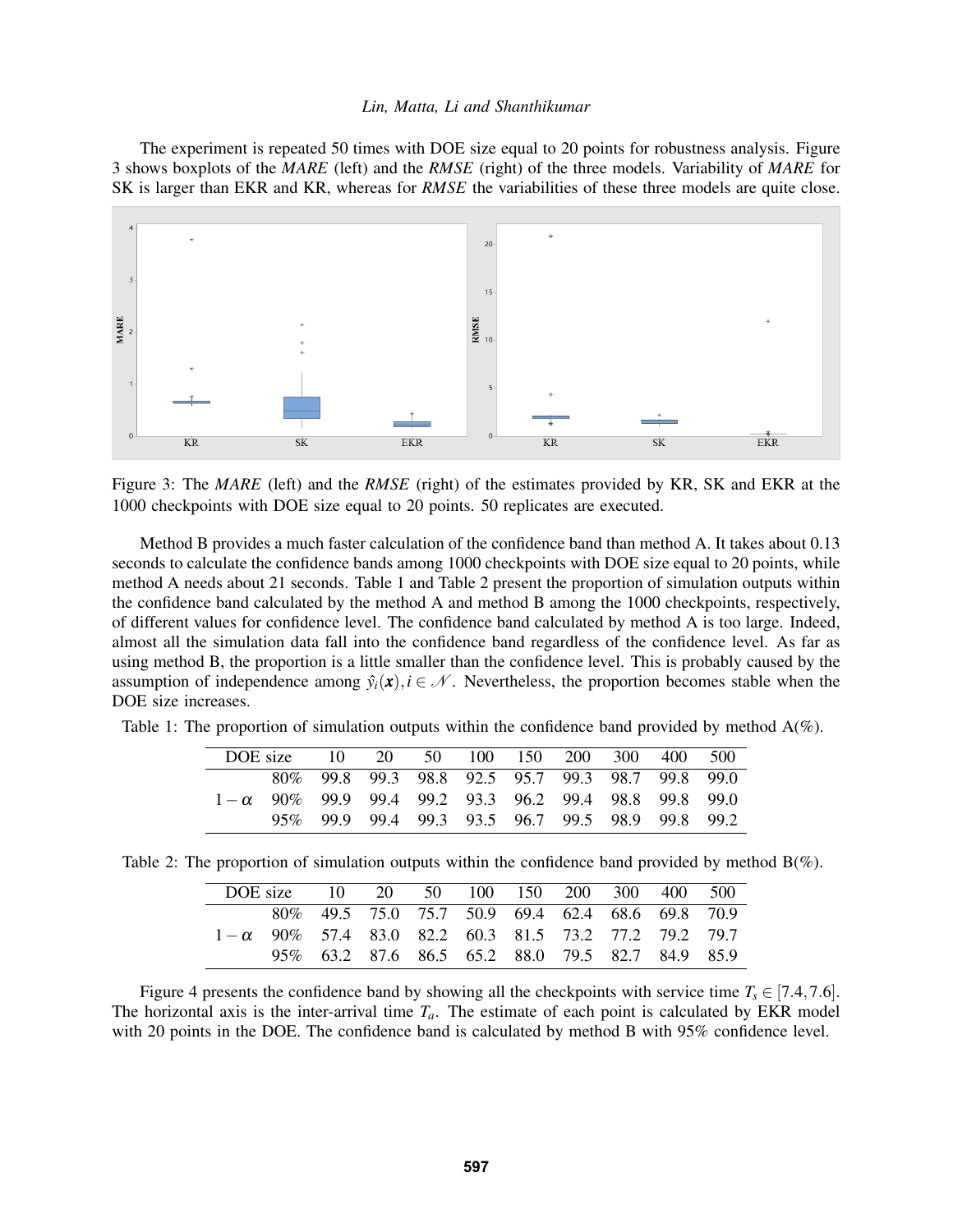

Figure 4: The simulation outputs, EKR estimates and confidence band at the checkpoints with service time  $T_s \in [7.4, 7.6]$ . The confidence band is provided by method B with confidence level 95%. The EKR estimates are calculated with 20 points in the DOE.

### 5 A REALISTIC EXAMPLE: A CLOSED-LOOP FLEXIBLE ASSEMBLY SYSTEM

### 5.1 System Description

The closed-loop flexible assembly system (CLFAS) described in Suri and Leung (1987) is considered in this section. The same system was studied by Chen et al. (2013). In the analyzed system, there are several workstations connected together in a loop. The buffer capacities between adjacent workstations are limited. The first workstation is for loading and unloading of workpieces on pallets. All the workpieces enter or leave the system through the load/unload station. The workpieces are assembled on the pallets. The number of pallets in the whole system is fixed. It is assumed there is a large number of workpieces waiting outside system. Once a finished workpiece leaves the system, a new workpiece will enter the system to be processed.

As shown in Figure 5, there are six workstations in the system and only one buffer slot between adjacent workstations. The number of the pallets in the system is also six, which means there will be always six workpieces in the system.



Figure 5: Closed-Loop Flexible Assembly System with six workstations and six pallets.

The transfer time between two workstations is assumed negligible. The operation time at each workstation  $T_r$  (with  $r = 1, 2, ..., 6$ ) consists of two parts: a deterministic machine cycle time  $x_r$  and an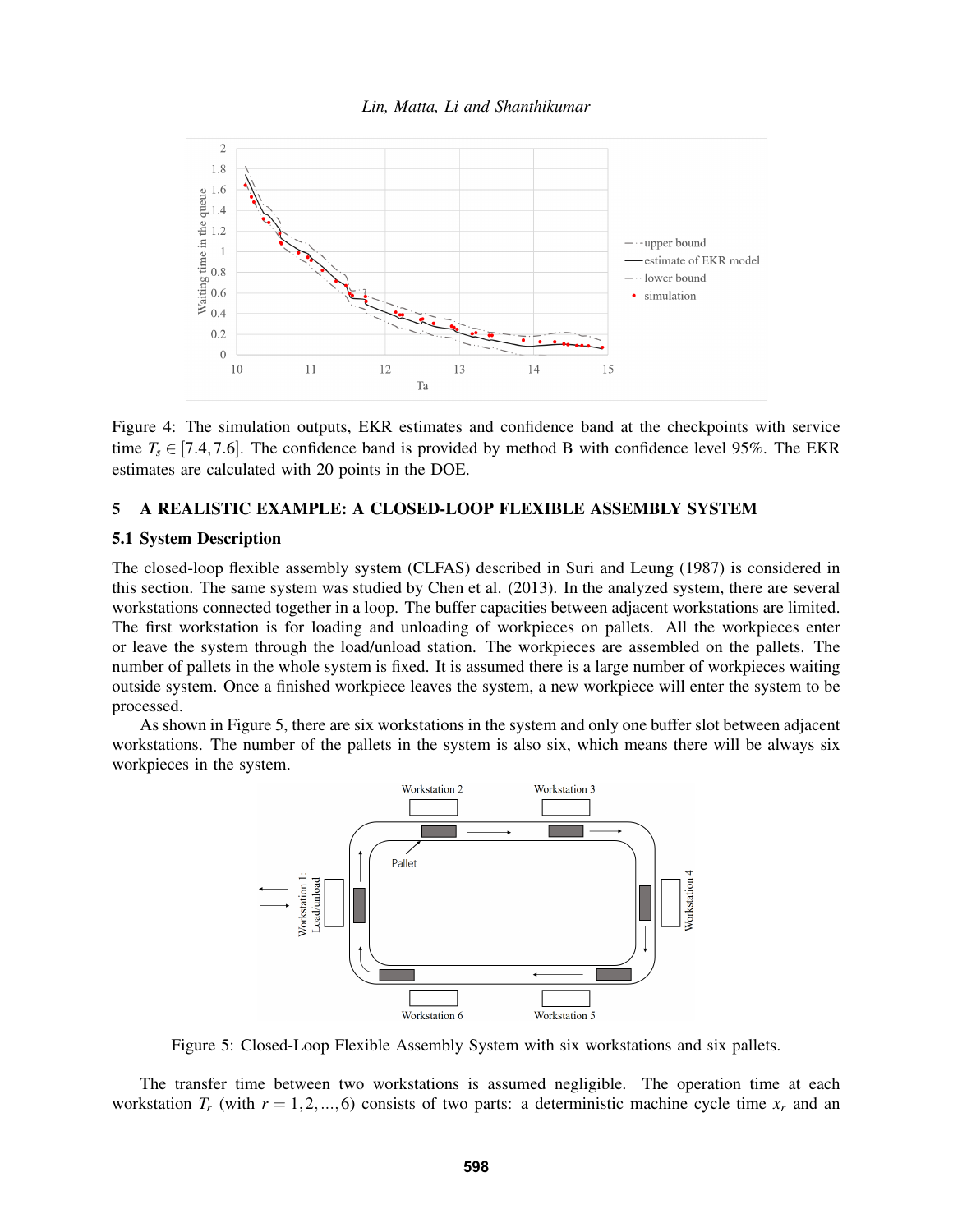additional random time  $R_r$  modeling machine jams. Let  $R_r$  be *i.i.d*. and follow the uniform distribution  $U(0.1, 1.1)$ . The probability that the machine *r* will jam is  $\alpha_r = 0.005$ . Therefore, the operation time  $T_r = x_r + I_r$  {*machine r jams*} $R_r$ , where  $I_r\{\cdot\}$  is the indicator function. The total assembly time equals to the total operation time  $\sum_{r=1}^{6} T_r$ . We want to evaluate the mean throughput of the system.

### 5.2 Experimental Design

The system configuration is the machine cycle time  $\mathbf{x} = (x_1, x_2, ..., x_6)$  and the domain of interest is  $[0.05, 0.15]$ <sup>6</sup>. Two kinds of analytical methods are applied to this case. In the first case a Continuous Time Markov Chain (CTMC), which assumes that the operation time at each workstation  $T_r$  follows an exponential distribution, is developed. In the second case a Closed Queuing Network (CQN) Jackson model (Tempelmeier and Kuhn 1993), which further assumes that the buffer capacity is infinite, is developed.

LHS and complete factorial design are used as in section 4 for sampling of design points and selection of parameters, respectively. The simulation outputs are collected by simulating 100,000 workpieces with 50,000 workpieces of warm-up period.

Two designs are developed (17 and 25 points in the DOE) and 1000 checkpoints are generated for evaluation of the prediction performance of the models by comparing the two synthetic indicators *MARE* and *RMSE*. The experiment is replicated 50 times.

#### 5.3 Numerical Results

Figure 6 shows the results of different models. The results of *MARE* and *RMSE* are similar. The estimates have lower variability with 25 points in the DOE compared to that with 17 points for all the models. The performance of the SK model fluctuates widely while EKR model performs better (both for mean error and variability). The use of the CTMC slightly improves the prediction performance of the EKR model compared to that with CQN, although the CTMC has larger error. This indicates that the smoothness of the bias of the analytical method is more important than the mean error of that in EKR model. However the margin is not significant. The reason is due to the fact that only six pallets circulate in the system, thus the buffer capacity is not critical.

Table 3 shows the proportion of simulation outputs within the confidence band calculated by different methods for different confidence levels with 17 and 25 points in the DOE. The EKR models with CTMC and CQN have similar results, here only the results of the EKR model with CTMC are presented. Differently from the previous case, the confidence band calculated by the method A is more reliable than method B.

|            |                   | 17 points | 25 points         |      |  |  |
|------------|-------------------|-----------|-------------------|------|--|--|
| $1-\alpha$ | Method A Method B |           | Method A Method B |      |  |  |
| 80%        | 77.1              | 41.5      | 69.2              | 39.6 |  |  |
| 90%        | 83.5              | 51.6      | 74.7              | 49.4 |  |  |
| 95%        | 88.7              | 59.5      | 79.3              | 57.2 |  |  |

Table 3: The proportion of simulation outputs within the confidence band.(%).

### 6 CONCLUSION

In this paper, the Extended Kernel Regression model is presented in detail and tested numerically on a *G*/*G*/1 system and a Closed-Loop Flexible Assembly System. The proposed method is compared with SK and KR methods and results show that EKR provides better predictions in the analyzed cases. Based on the numerical analysis reported in this paper, the KR and SK models provide good estimate when the system performance is smooth or the DOE size is large and EKR model can improve the performance of the regression technique with the involvement of the analytical method.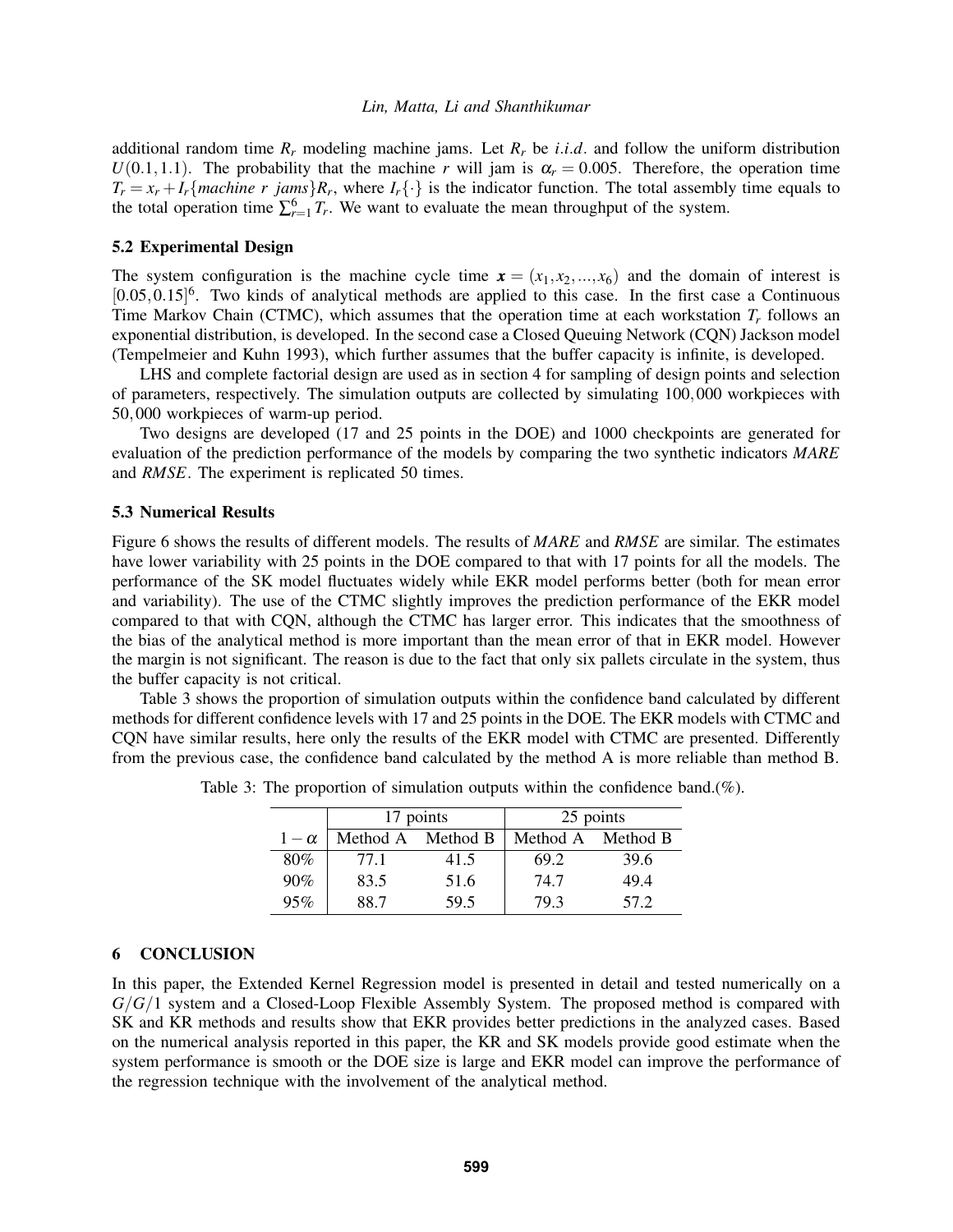

*Lin, Matta, Li and Shanthikumar*

Figure 6: The *MARE* (above) and the *RMSE* (below) of the estimates provided by KR, SK, EKR (with CTMC and CQN) at the 1000 checkpoints with DOE size equals to 17 (left) and 25 (right) points.

Besides, two methods for calculation of confidence band are proposed and assessed numerically. Method B performs better than method A in the *G*/*G*/1 system. While for CLFAS, the confidence band calculated by the method A is more reliable than that calculated by method B. Future research will be devoted into different directions. First, more effort will be put in to improve the calculation of confidence band. Second, the EKR method will be compared with other techniques (e.g., Co-Kriging). Third, more than one analytical methods with different fidelities will be considered in the EKR model.

### REFERENCES

- Ankenman, B., B. L. Nelson, and J. Staum. 2010. "Stochastic Kriging for Simulation Metamodeling". *Operations Research* 58 (2): 371–382.
- Askin, R. G., and C. R. Standridge. 1993. *Modeling and Analysis of Manufacturing Systems*. Wiley.

Buzacott, J. A., and J. G. Shanthikumar. 1993. *Stochastic Models of Manufacturing Systems*. Prentice Hall.

- Chen, R., J. Xu, S. Zhang, C.-H. Chen, and L. H. Lee. 2015. "An Effective Learning Procedure for Multi-Fidelity Simulation Optimization with Ordinal Transformation". In *Automation Science and Engineering (CASE), 2015 IEEE International Conference*, 702–707. IEEE.
- Chen, X., B. E. Ankenman, and B. L. Nelson. 2013. "Enhancing Stochastic Kriging Metamodels with Gradient Estimators". *Operations Research* 61 (2): 512–528.
- Cressie, N. 1993. *Statistics for Spatial Data*. Wiley.
- Forrester, A. I., and A. J. Keane. 2009. "Recent Advances in Aurrogate-Based Optimization". *Progress in Aerospace Sciences* 45 (1): 50–79.
- Gershwin, S. B. 1994. *Manufacturing Systems Engineering*. Prentice Hall.